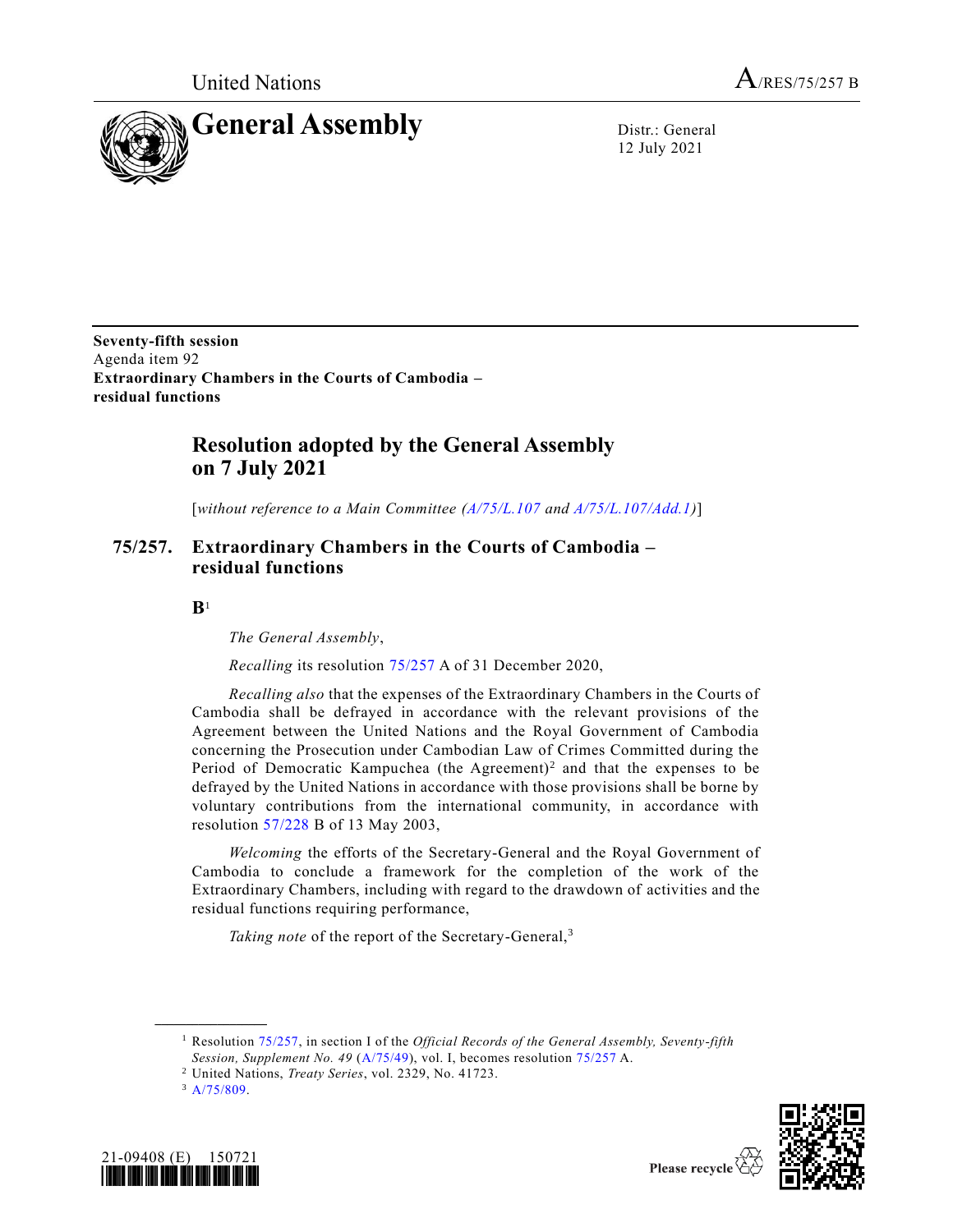1. *Approves* the draft Addendum to the Agreement on the Transitional Arrangements and the Completion of Work of the Extraordinary Chambers contained in the annex to the present resolution;

2. *Urges* the Secretary-General and the Royal Government of Cambodia to take all the measures necessary to allow the draft Addendum referred to in paragraph 1 to enter into force in a timely manner, and to implement it fully after its entry into force;

3. *Requests* the Secretary-General to report to the General Assembly at its seventy-seventh session on the implementation of the present resolution.

> *90th plenary meeting 7 July 2021*

#### **Annex**

## **Draft Addendum to the Agreement between the United Nations and the Royal Government of Cambodia concerning the prosecution under Cambodian law of crimes committed during the period of Democratic Kampuchea on the Transitional Arrangements and the Completion of Work of the Extraordinary Chambers**

Recalling the Agreement between the United Nations and the Royal Government of Cambodia concerning the prosecution under Cambodian law of crimes committed during the period of Democratic Kampuchea, done on 6 June 2003 at Phnom Penh (hereinafter the "Agreement");

Whereas the parties to the Agreement agree that upon the completion of all judicial proceedings under Article 1 of the Agreement, the Extraordinary Chambers will need to carry out a number of essential residual functions identified in this Addendum;

Whereas the parties to the Agreement are convinced that in view of the substantially reduced nature of the residual functions, the Extraordinary Chambers should be comprised of such number of staff that is commensurate with its reduced functions;

Whereas the parties to the Agreement have engaged in consultations on transitional arrangements for the completion of the work of the Extraordinary Chambers and on the performance of residual functions;

Now therefore the United Nations and the Royal Government of Cambodia have agreed as follows:

#### **Article 1**

#### **Transitional Arrangements**

Upon the completion of proceedings before any chamber of the Extraordinary Chambers, all judges of that Chamber shall be de-installed from the Extraordinary Chambers. Following their de-installation, the judges shall be remunerated on a prorata basis for any work performed, and they shall work remotely except when required to be present at the Extraordinary Chambers at the request of the President of the Chamber.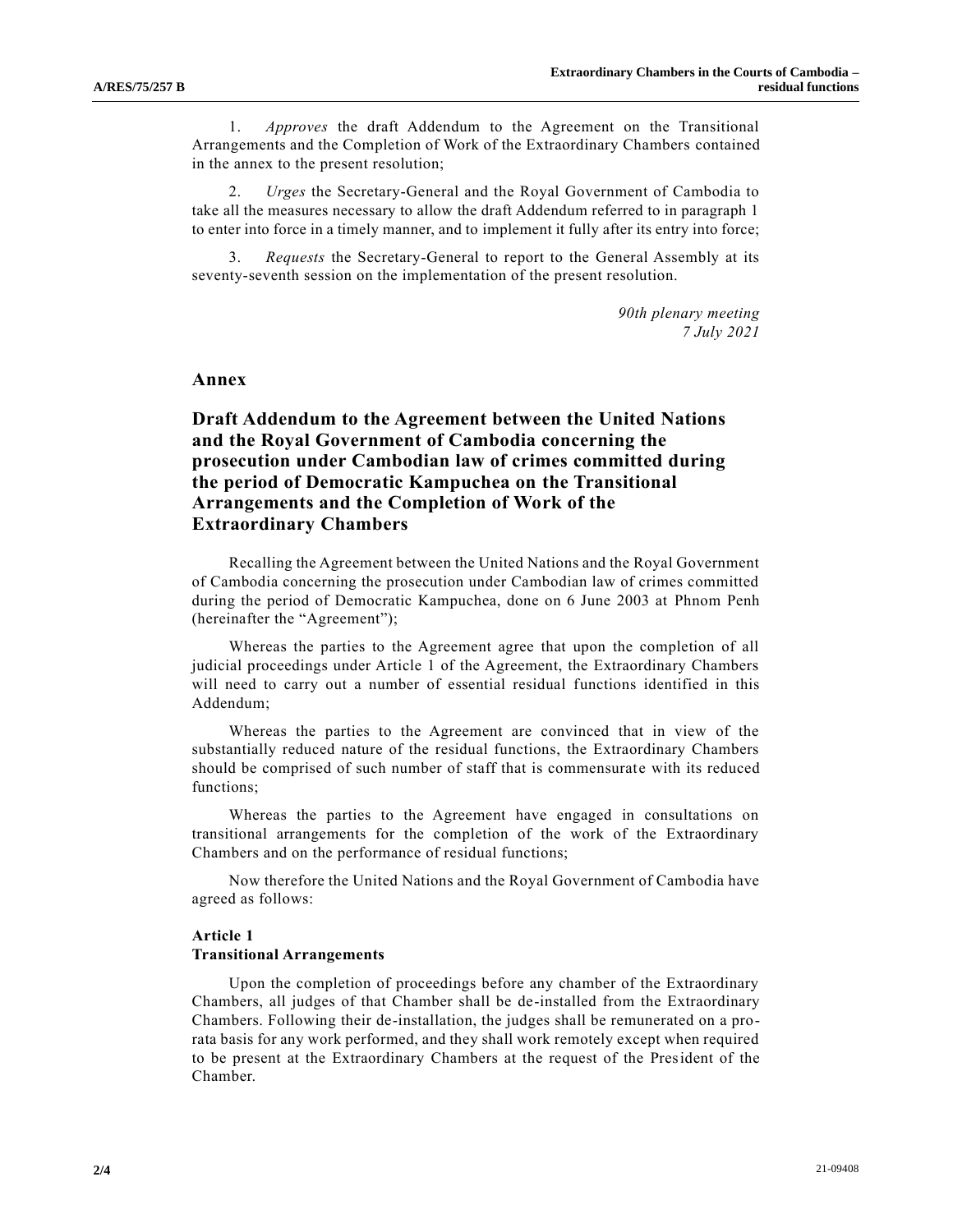#### **Article 2 Residual Functions**

1. Upon the completion of the proceedings under Article 1 of the Agreement, including any appeals related thereto before the Supreme Court Chamber, the Extraordinary Chambers shall continue to carry out the following functions for an initial period of three years: review applications and conduct proceedings for revision of final judgments; provide for the protection of victims and witnesses; sanction or refer to the appropriate authorities any wilful interference with the administration of justice or provision of false testimony; supervise the enforcement of sentences as well as monitor the treatment of convicted prisoners; maintain, preserve and manage its archives, including the declassification of documents and materials; respond to requests for access to documents; disseminate information to the public regarding the Extraordinary Chambers; and monitor the enforcement of reparations awarded to Civil Parties, as required.

2. The United Nations and the Royal Government of Cambodia shall review the progress of these functions after the initial three-year period, following which the Extraordinary Chambers will continue to perform these functions, or some part thereof, for a further period to be determined between the parties.

3. An application for revision of final judgment may only be filed during the lifetime of the convicted person by the convicted person or the co-prosecutors.

4. If a convicted person is eligible for commutation of sentence, early release, or parole, the Royal Government of Cambodia shall notify the Extraordinary Chambers accordingly. There shall only be a commutation of sentence, early release, or parole if the Supreme Court Chamber so decides on the basis of the interests of ju stice and general principles of law.

5. Judges, co-prosecutors, defence counsels and Civil Party Lead Co-Lawyers shall be remunerated on a pro-rata basis when required to perform the functions identified in paragraph 1 of this article, and they shall work remotely except when their functions require their attendance in person at the Extraordinary Chambers. In the case of the judges, this would be at the request of the President of their respective chambers. Any judicial plenary sessions shall be conducted remotely and amendments of the Internal Rules shall be decided remotely by written procedure.

6. Upon the commencement of the functions identified in paragraph 1 of this article, the Secretary-General shall undertake to provide a list of nominees for international judges further to paragraph 5 of Article 3 of the Agreement to ensure that there are a sufficient number of international judges available to carry out the functions under paragraph 1 of this article should any appointed international judge be unavailable to serve when required. The Royal Government of Cambodia shall similarly ensure the availability of Cambodian judges should any appointed Cambodian judge be unavailable to serve when required.

### **Article 3 Archives**

1. The United Nations and the Royal Government of Cambodia agree that it is vital to ensure that the archives of the Extraordinary Chambers are preserved in accordance with international standards and that they are as broadly accessible as possible.

2. For the purpose of preserving and promoting the legacy of the Extraordinary Chambers, as part of its residual functions, the Extraordinary Chambers shall provide electronic access to, and printed copies of, the public archives to the public.